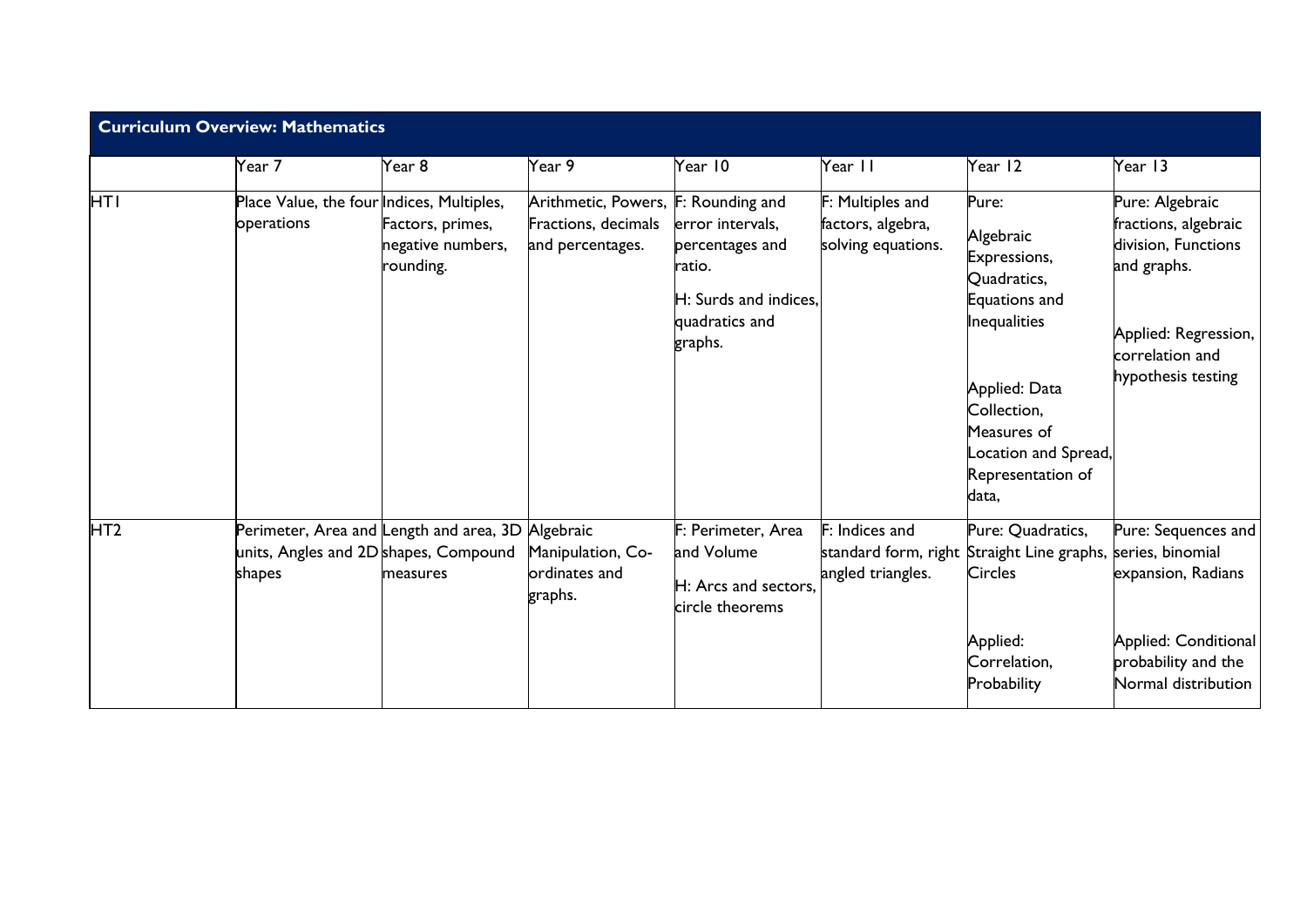| HT <sub>3</sub> | Fractions, Decimals Fractions and<br>and Percentages             | Probability                                         | 2D and 3D Shapes                    | F: Angles, bearings<br>and<br>transformations.<br>H: Similarity and<br>congruence,<br>transformations,<br>probability. | Revision | Pure: Algebraic<br>Methods.<br>Differentiation<br>Applied: Binomial<br>distribution,<br>probability<br>distributions,<br>hypothesis testing. | Pure, Trignometric f<br>unctions,<br>Trigonometry and<br>modelling<br>Applied: Moments,<br>Forces and Friction |
|-----------------|------------------------------------------------------------------|-----------------------------------------------------|-------------------------------------|------------------------------------------------------------------------------------------------------------------------|----------|----------------------------------------------------------------------------------------------------------------------------------------------|----------------------------------------------------------------------------------------------------------------|
| HT4             | Algebra, Co-<br>ordinates and<br>graphs                          | Algebraic<br>manipulation and<br>solving equations. | Solving equations<br>and sequences. | Drawing graphs<br>H: Volume, Bounds                                                                                    | Revision | Pure: Integration,<br>The Binomial<br>Expansion<br>Applied: Modelling in Applied: Projectiles,                                               | Pure: Parametric<br>equations,<br>Differentiation                                                              |
|                 |                                                                  |                                                     |                                     |                                                                                                                        |          | acceleration                                                                                                                                 | mechanics, constant application of forces                                                                      |
| HT5             | Order of<br>operations, ratio and Transformations<br>proportion. | Angles and                                          | Percentages and<br>Proportion       | F: Compound<br>measures,<br>probability.                                                                               | Revision | Pure: Trigonometric Pure: Numererical<br>Ratios, Exponentials methods,<br>and Logs                                                           | Integration. Vectors                                                                                           |
|                 |                                                                  |                                                     |                                     | H: Graphs of circles,<br>linear and quadratic<br>equations.                                                            |          | Applied: Forces and Applied: Further<br>motion                                                                                               | Kinematics.                                                                                                    |